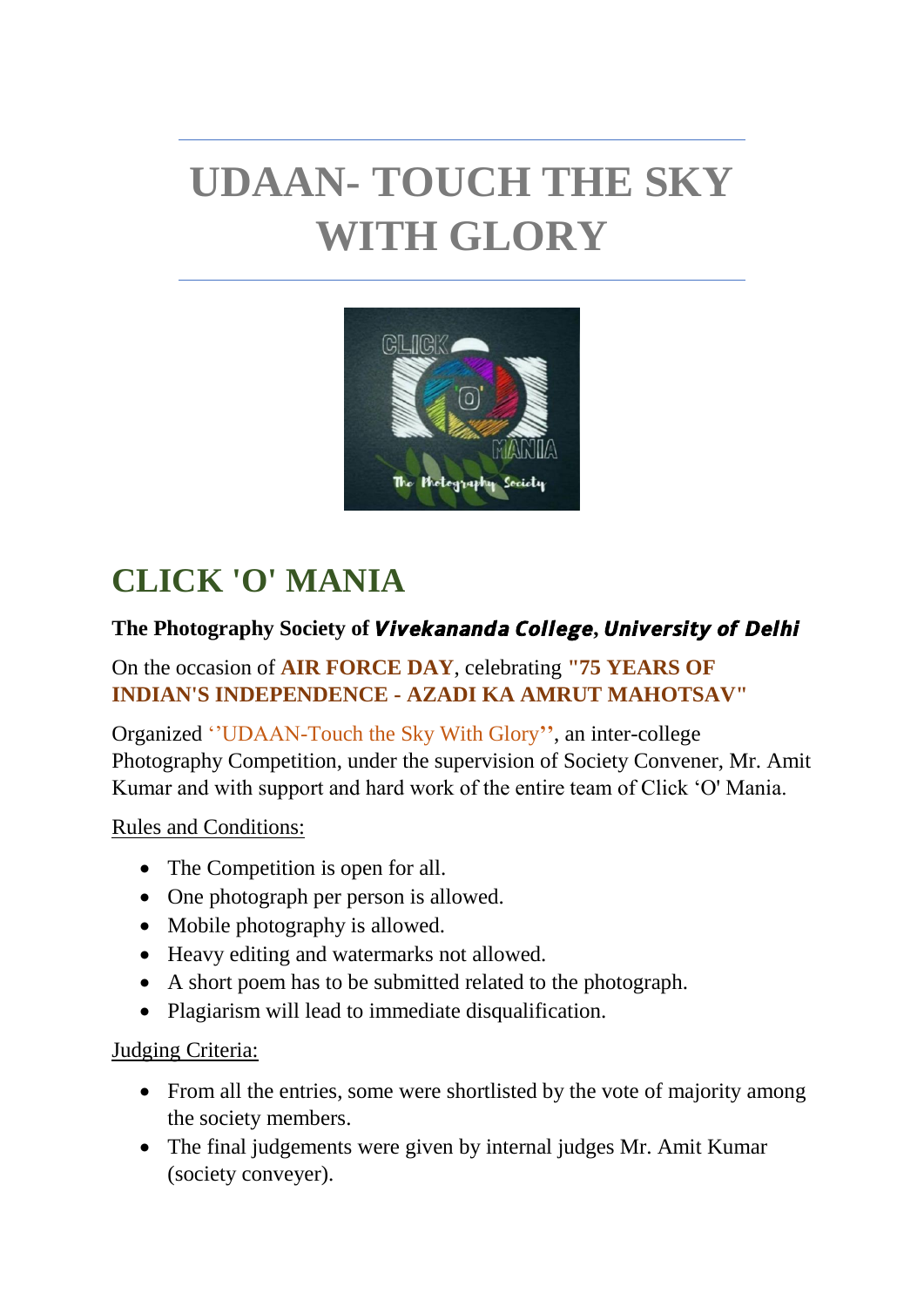• The result was declared on 21 October, 2021.

The event was announced on  $8<sup>th</sup>$  October, 2021 through the society's social media handles and the message was circulated by the society members through WhatsApp and other platforms. The society received a total of 32 entries. Out of these, few were shortlisted after internal selection by the society members. The final judgement on the shortlisted entries was given by the judges, Mr. Amit Kumar (society conveyer). The winners were declared on  $21<sup>st</sup>$  October, 2021, on Click 'O' Mania's Instagram.

# **''UDAAN- TOUCH THE SKY WITH GLORY'' POSTER-**



# **WINNERS OF** ''**UDAAN- TOUCH THE SKY WITH GLORY'' -**

1<sup>st</sup> Position- Ashutosh from Dyal Singh College, University of Delhi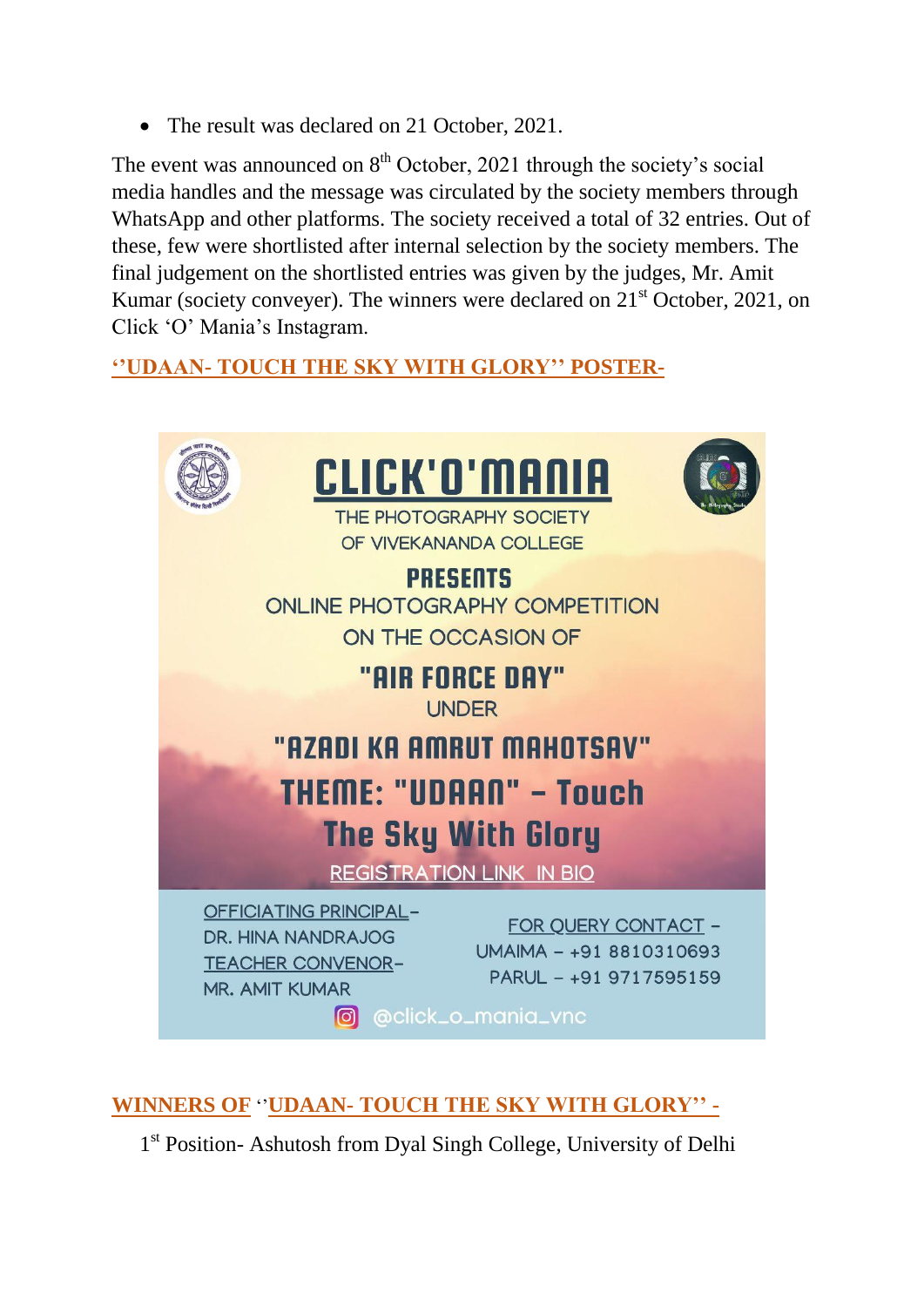2<sup>nd</sup> Position- Harshil Wahi from Shaheed Bhagat Singh College

@tasveerbyharshil

3<sup>rd</sup> Position- Ansh Kumar from Sri Aurobindo College, University of Delhi @its\_ansh\_00

# **WINNING PHOTOGRAPHS**

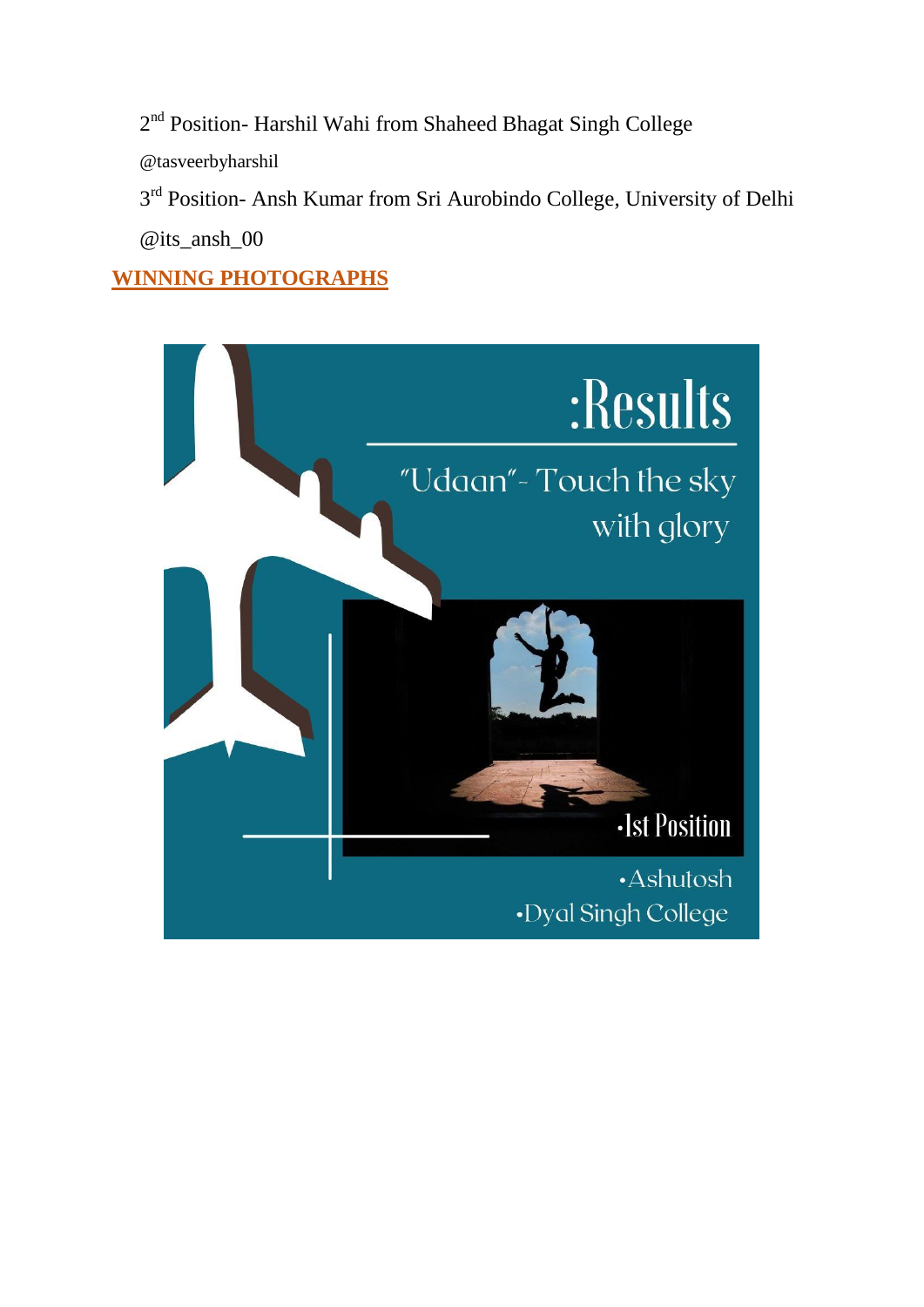